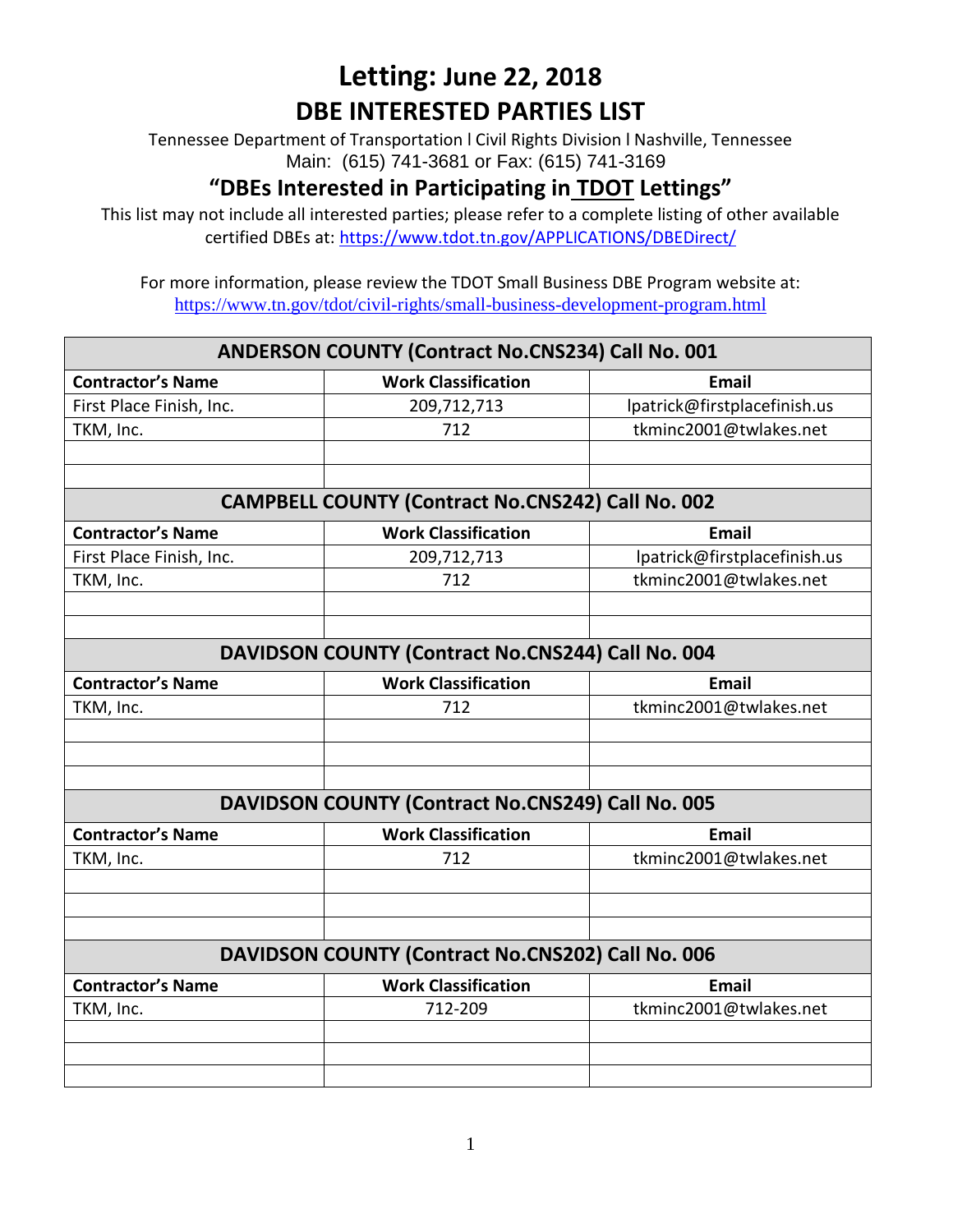Tennessee Department of Transportation l Civil Rights Division l Nashville, Tennessee Main: (615) 741-3681 or Fax: (615) 741-3169

### **"DBEs Interested in Participating in TDOT Lettings"**

This list may not include all interested parties; please refer to a complete listing of other available certified DBEs at:<https://www.tdot.tn.gov/APPLICATIONS/DBEDirect/>

| DICKSON COUNTY (Contract No.CNS248) Call No. 007 |                                                          |                              |
|--------------------------------------------------|----------------------------------------------------------|------------------------------|
| <b>Contractor's Name</b>                         | <b>Work Classification</b>                               | <b>Email</b>                 |
| TKM, Inc.                                        | 712                                                      | tkminc2001@twlakes.net       |
|                                                  |                                                          |                              |
|                                                  |                                                          |                              |
|                                                  |                                                          |                              |
|                                                  | <b>FRANKLIN COUNTY (Contract No.CNS240) Call No. 010</b> |                              |
| <b>Contractor's Name</b>                         | <b>Work Classification</b>                               | <b>Email</b>                 |
| TKM, Inc.                                        | 712                                                      | tkminc2001@twlakes.net       |
|                                                  |                                                          |                              |
|                                                  |                                                          |                              |
|                                                  |                                                          |                              |
| GIBSON COUNTY (Contract No.CNS245) Call No. 011  |                                                          |                              |
| <b>Contractor's Name</b>                         | <b>Work Classification</b>                               | <b>Email</b>                 |
| TKM, Inc.                                        | 712                                                      | tkminc2001@twlakes.net       |
|                                                  |                                                          |                              |
|                                                  |                                                          |                              |
|                                                  |                                                          |                              |
|                                                  | <b>GRUNDY COUNTY (Contract No.CNS250) Call No. 012</b>   |                              |
| <b>Contractor's Name</b>                         | <b>Work Classification</b>                               | Email                        |
| First Place Finish, Inc.                         | 712                                                      | lpatrick@firstplacefinish.us |
| TKM, Inc.                                        | 712                                                      | tkminc2001@twlakes.net       |
|                                                  |                                                          |                              |
|                                                  |                                                          |                              |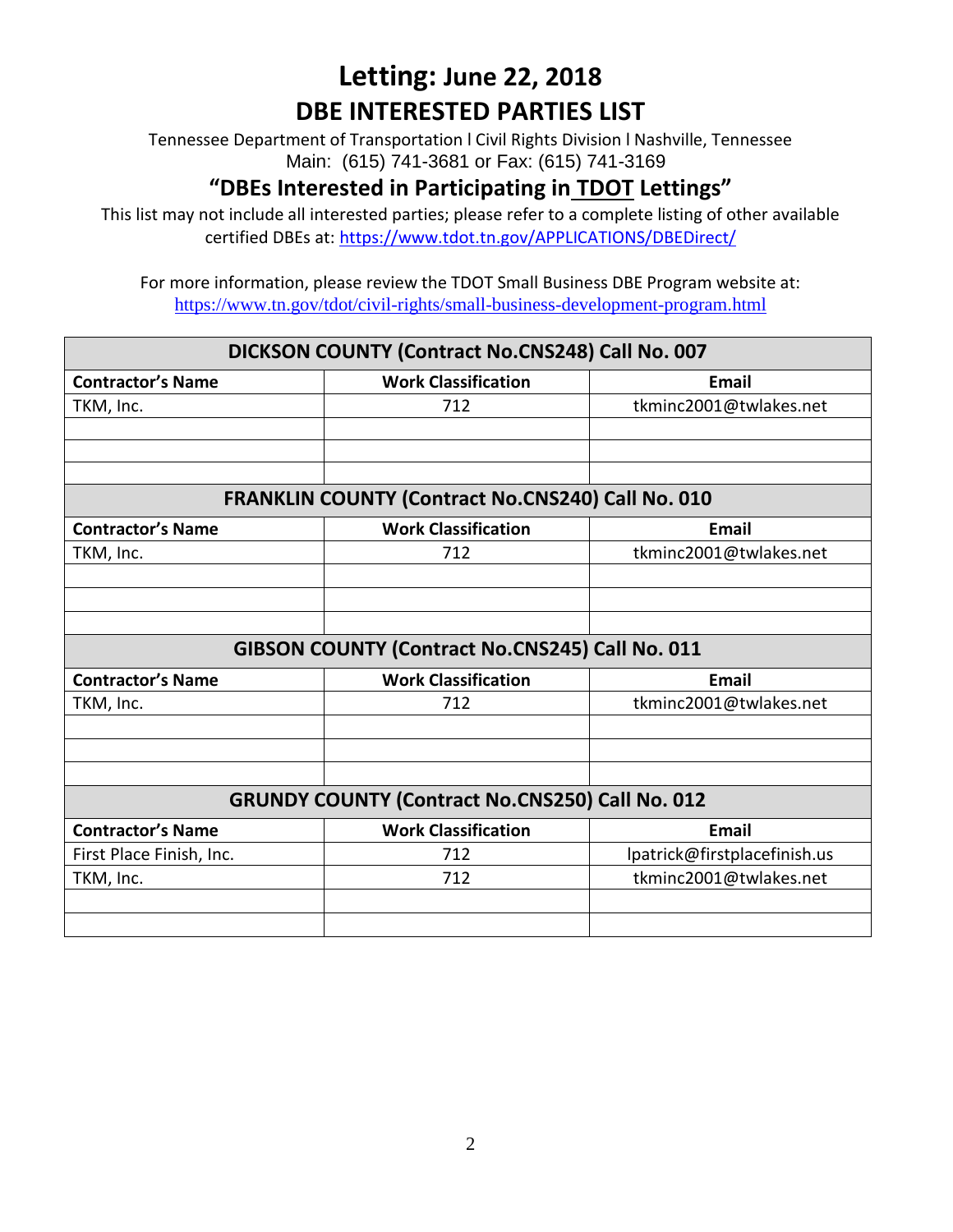Tennessee Department of Transportation l Civil Rights Division l Nashville, Tennessee Main: (615) 741-3681 or Fax: (615) 741-3169

### **"DBEs Interested in Participating in TDOT Lettings"**

This list may not include all interested parties; please refer to a complete listing of other available certified DBEs at:<https://www.tdot.tn.gov/APPLICATIONS/DBEDirect/>

| <b>HAMILTON COUNTY (Contract No.CNS251) Call No. 013</b>              |                                                |                              |
|-----------------------------------------------------------------------|------------------------------------------------|------------------------------|
| <b>Contractor's Name</b>                                              | <b>Work Classification</b>                     | <b>Email</b>                 |
| First Place Finish, Inc.                                              | 712,713,716                                    | lpatrick@firstplacefinish.us |
| TKM, Inc.                                                             | 712                                            | tkminc2001@twlakes.net       |
|                                                                       |                                                |                              |
|                                                                       |                                                |                              |
| <b>HAMILTON AND MARION COUNTIES (Contract No.CNS236) Call No. 014</b> |                                                |                              |
| <b>Contractor's Name</b>                                              | <b>Work Classification</b>                     | <b>Email</b>                 |
| TKM, Inc.                                                             | 712                                            | tkminc2001@twlakes.net       |
|                                                                       |                                                |                              |
|                                                                       |                                                |                              |
|                                                                       |                                                |                              |
| <b>HARDIN COUNTY (Contract No.CNS237) Call No. 015</b>                |                                                |                              |
| <b>Contractor's Name</b>                                              | <b>Work Classification</b>                     | <b>Email</b>                 |
| TKM, Inc.                                                             | 712                                            | tkminc2001@twlakes.net       |
|                                                                       |                                                |                              |
|                                                                       |                                                |                              |
|                                                                       |                                                |                              |
|                                                                       | MAURY COUNTY (Contract No.CNS247) Call No. 017 |                              |
| <b>Contractor's Name</b>                                              | <b>Work Classification</b>                     | <b>Email</b>                 |
| TKM, Inc.                                                             | 712                                            | tkminc2001@twlakes.net       |
|                                                                       |                                                |                              |
|                                                                       |                                                |                              |
|                                                                       |                                                |                              |
|                                                                       | POLK COUNTY (Contract No.CNS241) Call No. 019  |                              |
| <b>Contractor's Name</b>                                              | <b>Work Classification</b>                     | <b>Email</b>                 |
| TKM, Inc.                                                             | 712                                            | tkminc2001@twlakes.net       |
| First Place Finish, Inc.                                              | 712-713                                        | lpatrick@firstplacefinish.us |
|                                                                       |                                                |                              |
|                                                                       |                                                |                              |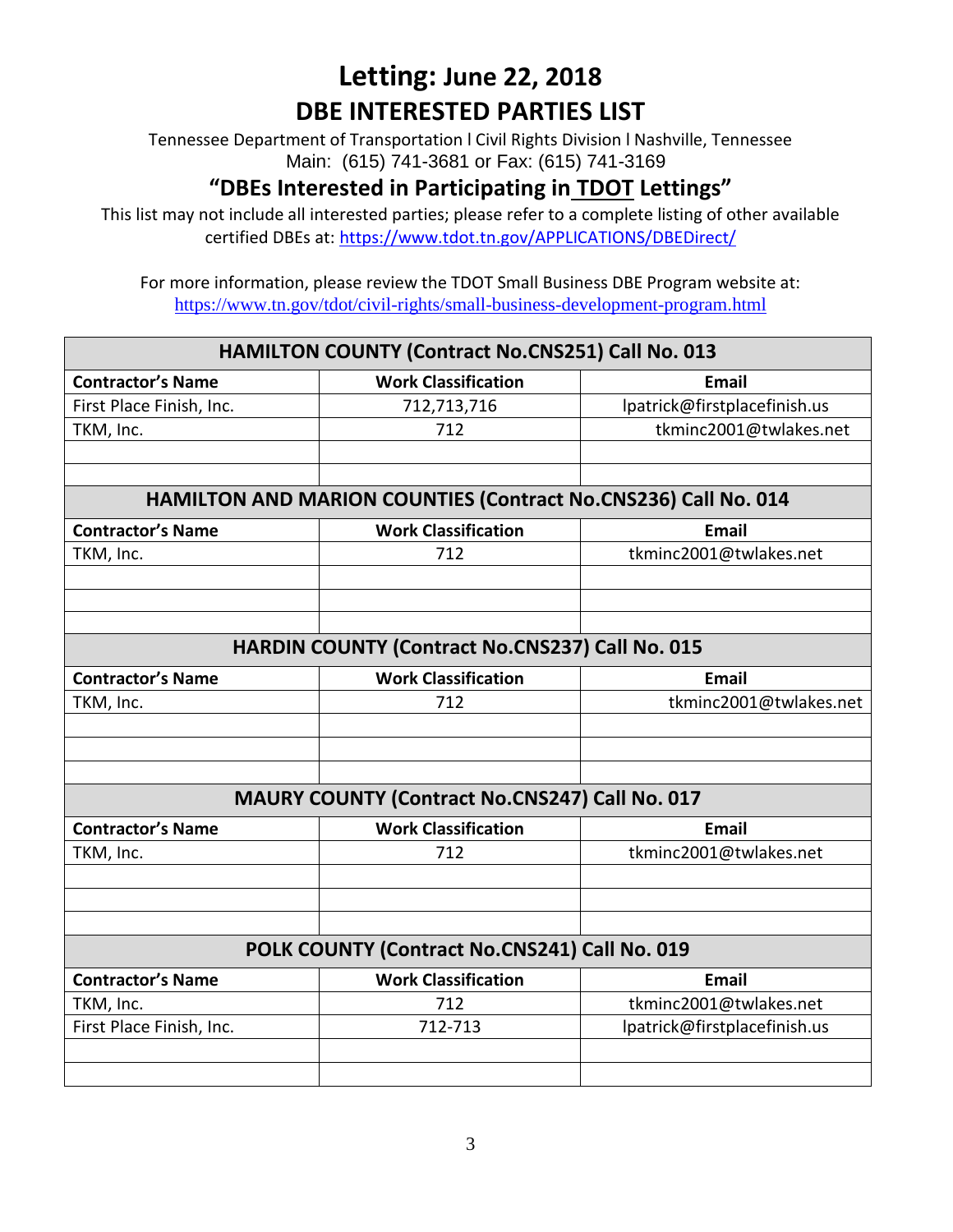Tennessee Department of Transportation l Civil Rights Division l Nashville, Tennessee Main: (615) 741-3681 or Fax: (615) 741-3169

### **"DBEs Interested in Participating in TDOT Lettings"**

This list may not include all interested parties; please refer to a complete listing of other available certified DBEs at:<https://www.tdot.tn.gov/APPLICATIONS/DBEDirect/>

| SEVIER COUNTY (Contract No.CNS231) Call No. 022          |                                                                 |                              |
|----------------------------------------------------------|-----------------------------------------------------------------|------------------------------|
| <b>Contractor's Name</b>                                 | <b>Work Classification</b>                                      | <b>Email</b>                 |
| K-Kap, Inc.                                              | 203, 303-01, 307, 411, 709                                      | kkapinc@highland.net         |
| First Place Finish, Inc.                                 | 707,712,713                                                     | lpatrick@firstplacefinish.us |
| TKM, Inc.                                                | 712                                                             | tkminc2001@twlakes.net       |
|                                                          |                                                                 |                              |
| <b>SEVIER COUNTY (Contract No.CNS200) Call No. 023</b>   |                                                                 |                              |
| <b>Contractor's Name</b>                                 | <b>Work Classification</b>                                      | <b>Email</b>                 |
| K-Kap, Inc.                                              | 203, 303-01, 307, 411, 709                                      | kkapinc@highland.net         |
| First Place Finish, Inc.                                 | 712,713                                                         | lpatrick@firstplacefinish.us |
| TKM, Inc.                                                | 712                                                             | tkminc2001@twlakes.net       |
|                                                          |                                                                 |                              |
| <b>SULLIVAN COUNTY (Contract No.CNS004) Call No. 026</b> |                                                                 |                              |
| <b>Contractor's Name</b>                                 | <b>Work Classification</b>                                      | <b>Email</b>                 |
| First Place Finish, Inc.                                 | 712,713                                                         | lpatrick@firstplacefinish.us |
| TKM, Inc.                                                | 712                                                             | tkminc2001@twlakes.net       |
|                                                          |                                                                 |                              |
|                                                          |                                                                 |                              |
|                                                          | WHITE COUNTY (Contract No.CNS180) Call No. 029                  |                              |
| <b>Contractor's Name</b>                                 | <b>Work Classification</b>                                      | <b>Email</b>                 |
| First Place Finish, Inc.                                 | 712,713                                                         | lpatrick@firstplacefinish.us |
| TKM, Inc.                                                | 712                                                             | tkminc2001@twlakes.net       |
|                                                          |                                                                 |                              |
|                                                          |                                                                 |                              |
|                                                          | FENTRESS AND OVERTON COUNTIES (Contract No.CNS939) Call No. 030 |                              |
| <b>Contractor's Name</b>                                 | <b>Work Classification</b>                                      | <b>Email</b>                 |
|                                                          |                                                                 |                              |
|                                                          |                                                                 |                              |
|                                                          |                                                                 |                              |
|                                                          |                                                                 |                              |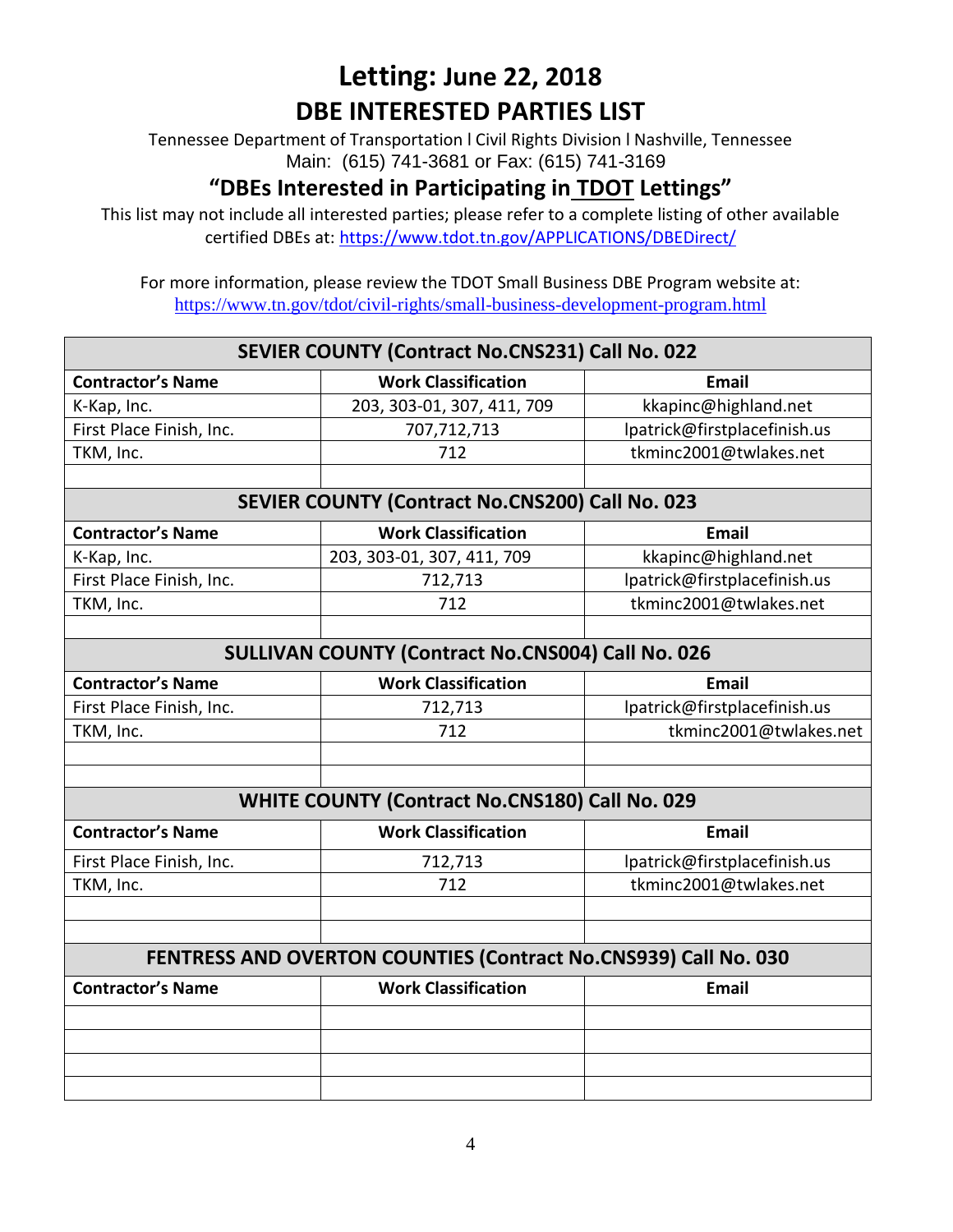Tennessee Department of Transportation l Civil Rights Division l Nashville, Tennessee Main: (615) 741-3681 or Fax: (615) 741-3169

### **"DBEs Interested in Participating in TDOT Lettings"**

This list may not include all interested parties; please refer to a complete listing of other available certified DBEs at:<https://www.tdot.tn.gov/APPLICATIONS/DBEDirect/>

For more information, please review the TDOT Small Business DBE Program website at: <https://www.tn.gov/tdot/civil-rights/small-business-development-program.html>

#### **JACKSON COUNTY (Contract No.CNS940) Call No. 031**

| <b>Contractor's Name</b>                        | <b>Work Classification</b> | <b>Email</b> |
|-------------------------------------------------|----------------------------|--------------|
|                                                 |                            |              |
|                                                 |                            |              |
|                                                 |                            |              |
|                                                 |                            |              |
| PUTNAM COUNTY (Contract No.CNS941) Call No. 032 |                            |              |
| <b>Contractor's Name</b>                        | <b>Work Classification</b> | Email        |
|                                                 |                            |              |
|                                                 |                            |              |
|                                                 |                            |              |
|                                                 |                            |              |